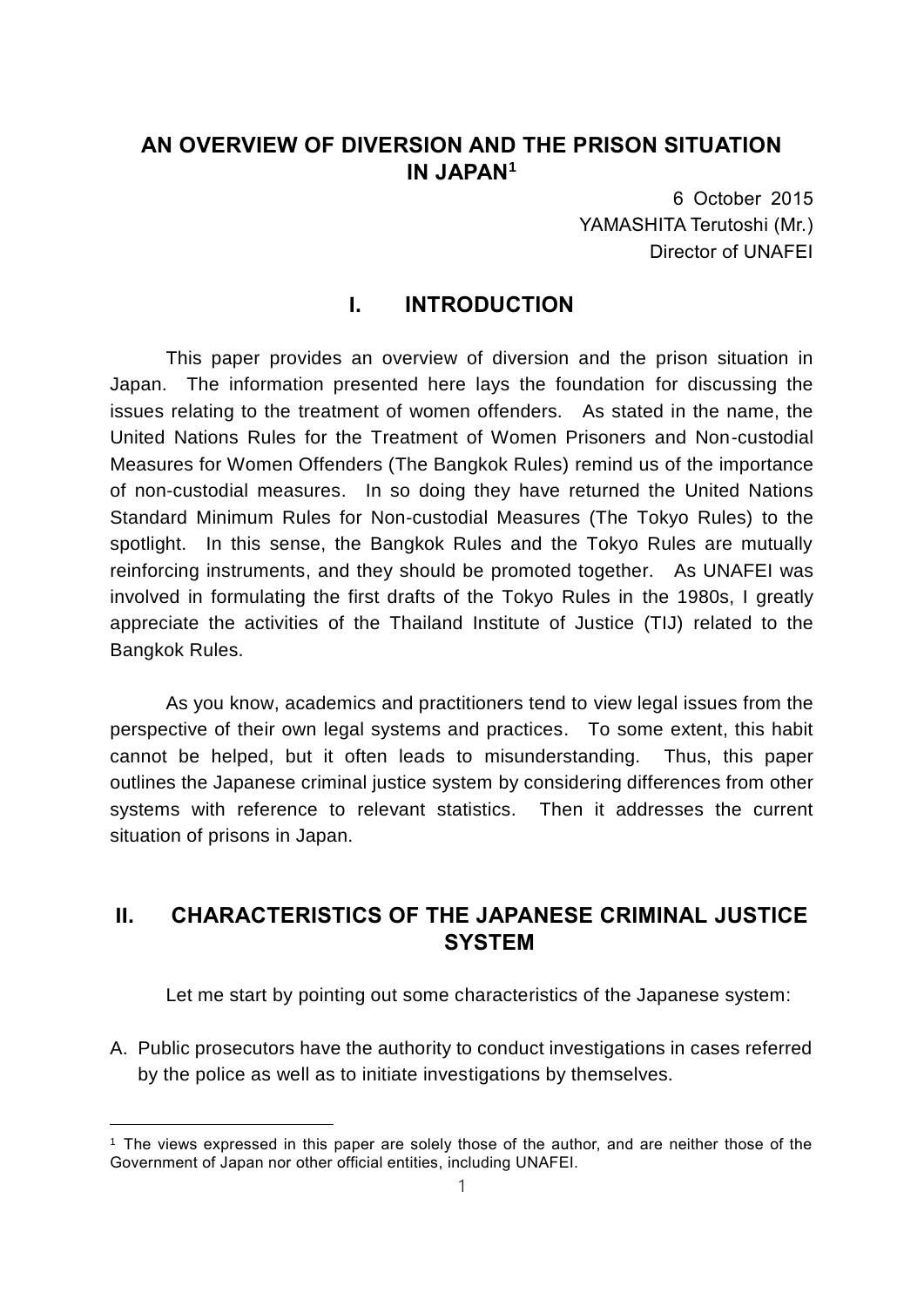- B. Japan does not have a system of private or police prosecution, nor does it have a grand jury or preliminary hearing conducted by judges.
- C. Wire-tapping and undercover operations are generally prohibited.
- D. Public prosecutors have discretion to drop cases even when the evidence is sufficient to secure a conviction. Although this disposition is called "suspension of prosecution", in practice it is identical to non-prosecution. Many factors are taken into account, especially the possibility of the suspect's rehabilitation without formal punishment.
- E. Instead of private prosecution, the Prosecution Review Commission, which consists of ordinary citizens, reviews prosecutors' non-prosecution decisions, and the Commission has the authority to bring such cases to the court under specific conditions.
- F. All cases are handled by professional judges<sup>2</sup>; serious cases are tried by a three-judge panel and others by a single judge. One exception is the recent adoption of the lay judge system in 2009, which added lay judges to the panels of judges who handle certain serious cases.
- G. Neither immunity nor plea-bargaining is allowed.
- H. The standard of proof at criminal trial is "beyond a reasonable doubt." "Preponderance of evidence" is not enough to convict. Moreover, prosecutors bear the burden of proving all material elements of the crime, including both *actus reus* and *mens rea*. In practice, prosecutors are very careful to ensure that the evidence meets this standard before they decide to prosecute
- I. Hearsay evidence is not admissible in principle. A statement before a prosecutor or a police officer may be admissible under rigid conditions concerning necessity and credibility.
- J. Each party is entitled to appeal to a higher court to contest fact-finding, the judgement (including acquittal) and sentencing.

ı

<sup>&</sup>lt;sup>2</sup> However, this was not the case for the period from 1928 to 1943.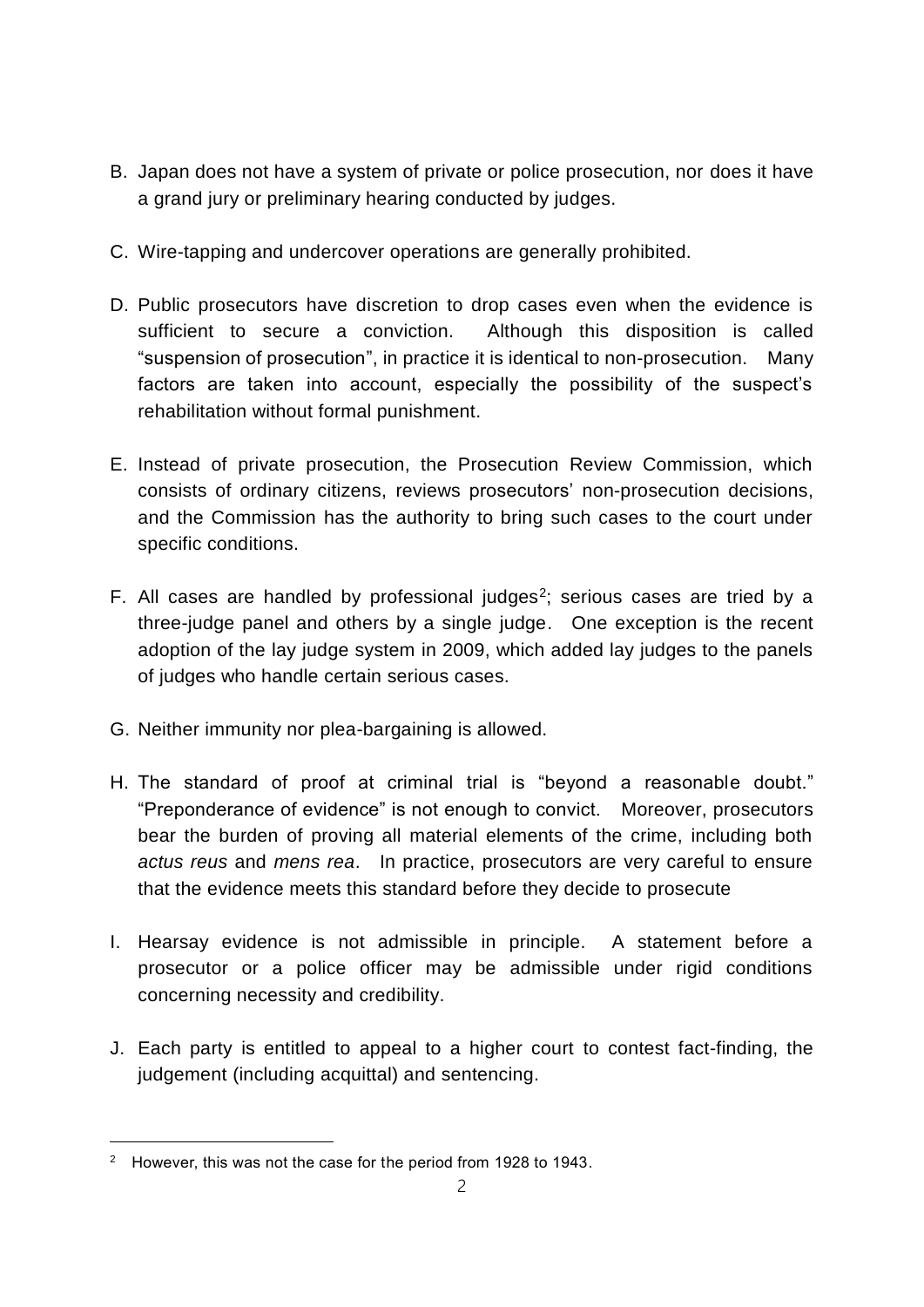# **III. JAPAN'S DIVERSION SYSTEM FROM A STATISTICAL PERSPECTIVE**

In order to give you a rough idea of how suspects and defendants are diverted from the main stream of the criminal procedure in Japan, I would like to show the statistics from the White Paper on Crime, 2014 edition (Appendix, slide No. 2). The number of the Penal Code cases reported to investigative agencies amounted to around 1.9 million throughout Japan in 2013. Out of those cases, approximately 880,000 suspects were identified. Due to the fact that some suspects commit more than one crime, the clearance rate (detection rate) was 52.0 percent. As for special law offences, such as cases relating to drugs, traffic violations, etc., the number of cases and suspects was almost the same because unknown cases are not counted in the statistics, which reached 450,000 (cases/suspects). The number of suspects totaled 1.33 million in 2013.

Turning to the number of defendants sentenced to imprisonment, only 23,000 defendants (or 1.73 per cent) were sent to prison. Accordingly, almost all defendants are diverted from imprisonment under Japanese criminal procedure:

- A. Prosecutors have discretion to avoid formal prosecution by choosing options such as non-prosecution and requesting summary proceedings that only impose fines, and
- B. The court may suspend the execution of a sentence of imprisonment

Current statistics show that non-prosecution has been utilized for 830,000 (or 62 per cent) of all criminal defendants; summary proceedings resulting in fines and no prison time have been used for 310,000 defendants (or 23.31 per cent); and suspended execution of sentence has been imposed by the courts for 32,000 defendants at a rate of nearly 60 per cent among formal trial cases.

These statistics demonstrate the important role played by the prosecutors in terms of evaluating which suspects should be tried in open court. In other words, defendants who are tried in open court or sentenced to imprisonment without suspended execution of the sentence are the so-called "elite" criminals.

At the same time, I would like to explain several points in order to avoid possible misunderstanding of the Japanese system and statistics.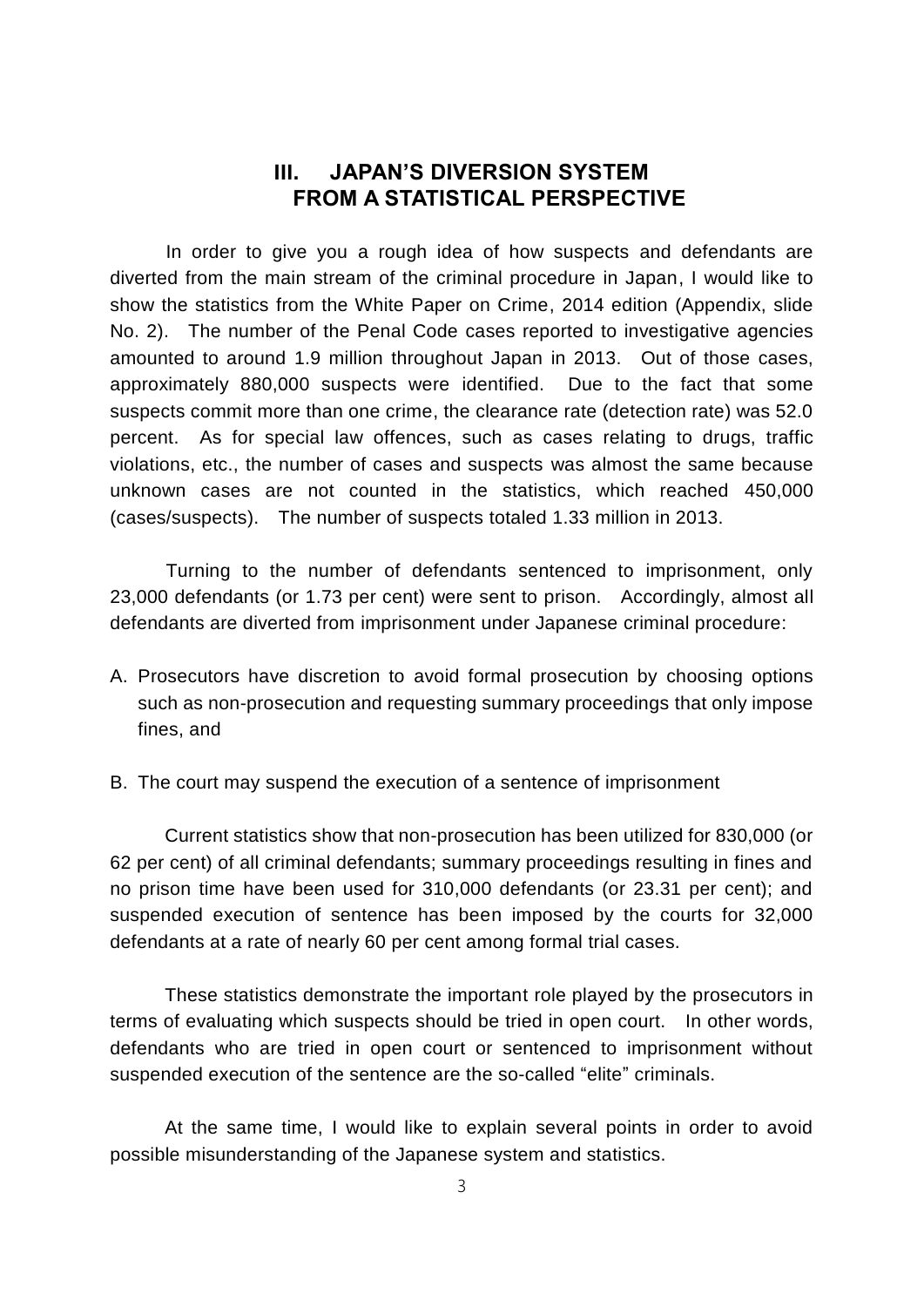First, the statistics include very minor offences such as theft of a bicycle on the street, shoplifting of goods of very small value, assault without injury or with very minor injury, etc. These cases account for the high rate of non-prosecution.

Second, summary prosecution is the procedure when suspects admit their guilt in writing and accept imposition of fines up to 1,000,000 yen (US\$ 8,000). Prosecutors can request a local court judge to impose a fine merely by examining documentary evidence sent from the prosecutors. Summary prosecution cannot result in imprisonment.

Third, even defendants who admit their guilt are tried in open court. This is a significant difference from plea-bargaining systems which skip fact-finding when guilty pleas are entered and proceed directly to sentencing. This is one of reason that suspended execution of sentence accounts for nearly 60 per cent of those formally prosecuted annually.

Finally, you may notice that the figures do not add up to 100 per cent. This is because figures are rounded off and the years of the statistics are different. Nevertheless, these statistics provide a rough idea of the extent to which diversion is used in the Japanese criminal justice system.

# **IV. THE LEGAL SYSTEM AND PRACTICES ENABLING DIVERSION**

The Japanese criminal justice system has a number of built-in characteristics that facilitate diversion. These characteristics ensure that prosecutors properly evaluate each offender in order to determine whether diversion is appropriate. The legal basis and practices that enable prosecutors to evaluate the suspects are as follows (Appendix, slide No. 4):

A. Exclusive Authority for Prosecution and for Requesting a Detention Order from a Judge

The Japanese system allows both the police and prosecutors to investigate criminal cases in general and to request a judge to issue an arrest warrant, but the power to request a detention order and prosecutorial discretion are solely vested in prosecutors. $3$  In a sense, prosecutors are expected to confirm the legality and appropriateness of the investigation conducted by the police. This system facilitates prudent decisions before the initiation of prosecution.

ı

<sup>3</sup> See section II.B, above.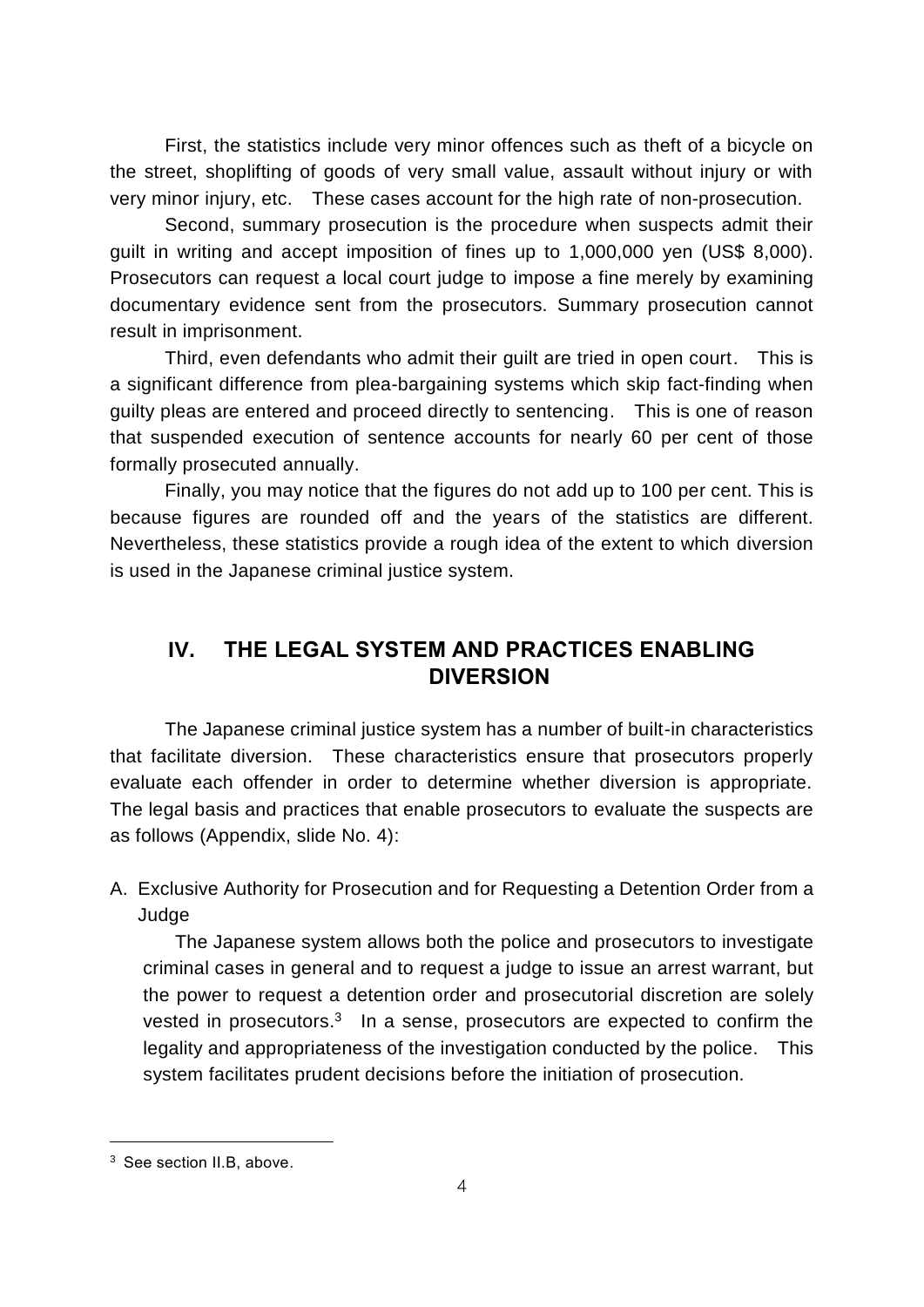### B. Prosecutorial Discretion

Among non-prosecution decisions made by prosecutors, over 90 per cent of those cases result in "suspension of prosecution". Suspects in such cases are not prosecuted even when the case against them is strong.<sup>4</sup> According to the Code of Criminal Procedure (CCP) Article 248<sup>5</sup> , public prosecutors may decide not to prosecute a case based on their consideration of the following factors:

- 1. The offender's character, age and situation. For example, whether the offender has a previous criminal record;
- 2. The gravity of the offence;
- 3. The circumstances under which the offence was committed. For example, the motivation for the offence, and whether or not and to what extent the victim was at fault in provoking the offence; and
- 4. Conditions subsequent to the commission of the offence. For example, whether or not and to what extent compensation for damages have been made; whether or not the victim's feelings are remedied; settlements between both parties; the effect on the local community; and whether or not the offender repents the commission of the offence.

Historically speaking, this discretionary power was introduced by the leadership of the Minister of Justice in the 1880s in order for offenders who committed minor offences to rehabilitate themselves in their communities, as well as mitigating prison overcrowding at that time. Although no law explicitly gave such power to prosecutors and the prevailing academic interpretation of law was against such power, prosecutors continued to exercise suspension of prosecution. As a result, the CCP of 1922 introduced an article similar to the present Article 248 which established the legal basis for prosecutorial discretion.

A question naturally arises as to whether or not certain criteria or guidelines have been stipulated for exercising suspension of prosecution. In fact, there are no such guidelines. The power is exercised based on past practices and experiences, which are similar to unwritten and customary laws established

<sup>4</sup> See section II.D, above.

<sup>5</sup> Article 248 (CCP): "Where prosecution is deemed unnecessary owing to the character, age, environment, gravity of the offence, circumstances or situation after the offence, prosecution need not be instituted."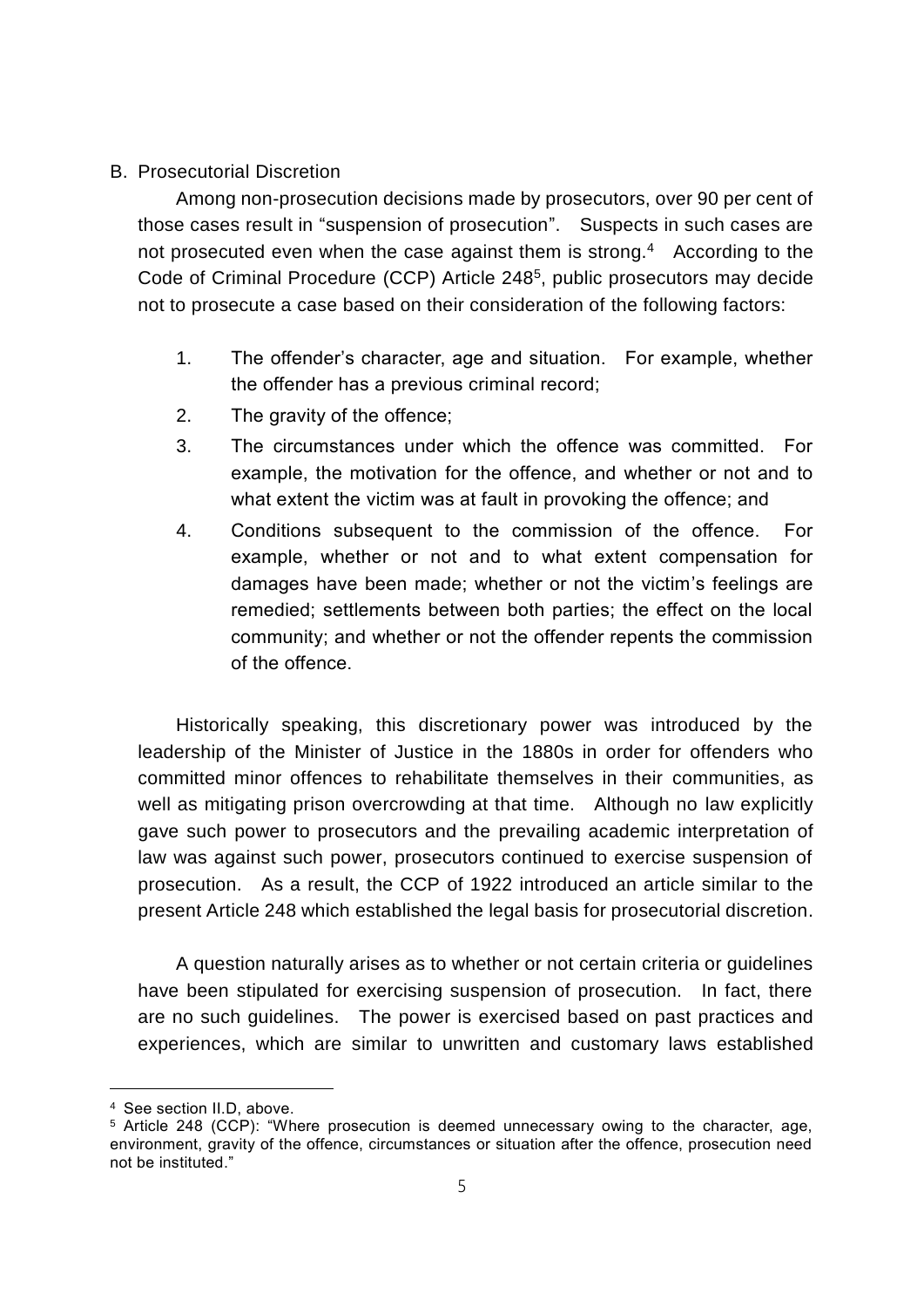inside the prosecution.

The Prosecution Review Commission (Inquest of Prosecution) was introduced in 1948, and it is a safeguard against malpractice or inappropriate practices in deciding non-prosecution based on both suspension of prosecution and other reasons such as the insufficiency of the evidence. <sup>6</sup> The Commission is an independent organ consisting of 11 ordinary citizens selected by lot. The Commission is located in the same building of the district court, and its secretariat normally consists of a court clerk transferred under a periodic rotating system. Under a 2009 amendment to the law establishing the Commission, if the Commission twice rules that a case should be prosecuted, a designated private attorney who exercises the powers of a prosecutor is required to prosecute the case even if prosecutors refuse to do so. However, such cases are extremely rare. Only 11 persons/cases were brought to court, and only two persons/cases resulted in findings of guilt (one case is on appeal) over the last six years.

### C. Degree of Certainty in Proving a Case for Prosecution

The court requires proof beyond a reasonable doubt in order to convict a defendant: this standard is common throughout the world. On the other hand, the criteria for prosecution are not well established. There are various criteria such as preponderance of evidence, reasonable prospect of conviction, etc. Japanese prosecutors adopt the same criteria as necessary to support a conviction in court, that is, proof beyond a reasonable doubt. This is because the criminal court proceedings impose disadvantages and burdens on each defendant. Adopting a high standard to prosecute protects human rights and results in early diversion from the criminal proceedings. This policy is responsible for the high conviction rate in Japan (around 97 per cent of contested cases in courts of first instance).

### D. Utilization of Summary Proceedings

An overwhelming majority of cases were disposed through summary proceedings; for example, 310,000 suspects received fines, which is over three times the number of formal prosecutions and 5.6 times the number of cases resulting in imprisonment and suspended execution of sentence. Summary proceedings also function to mitigate overcrowding in prison and detention houses, which accommodate persons awaiting trial.

ı

<sup>6</sup> See section II.E, above.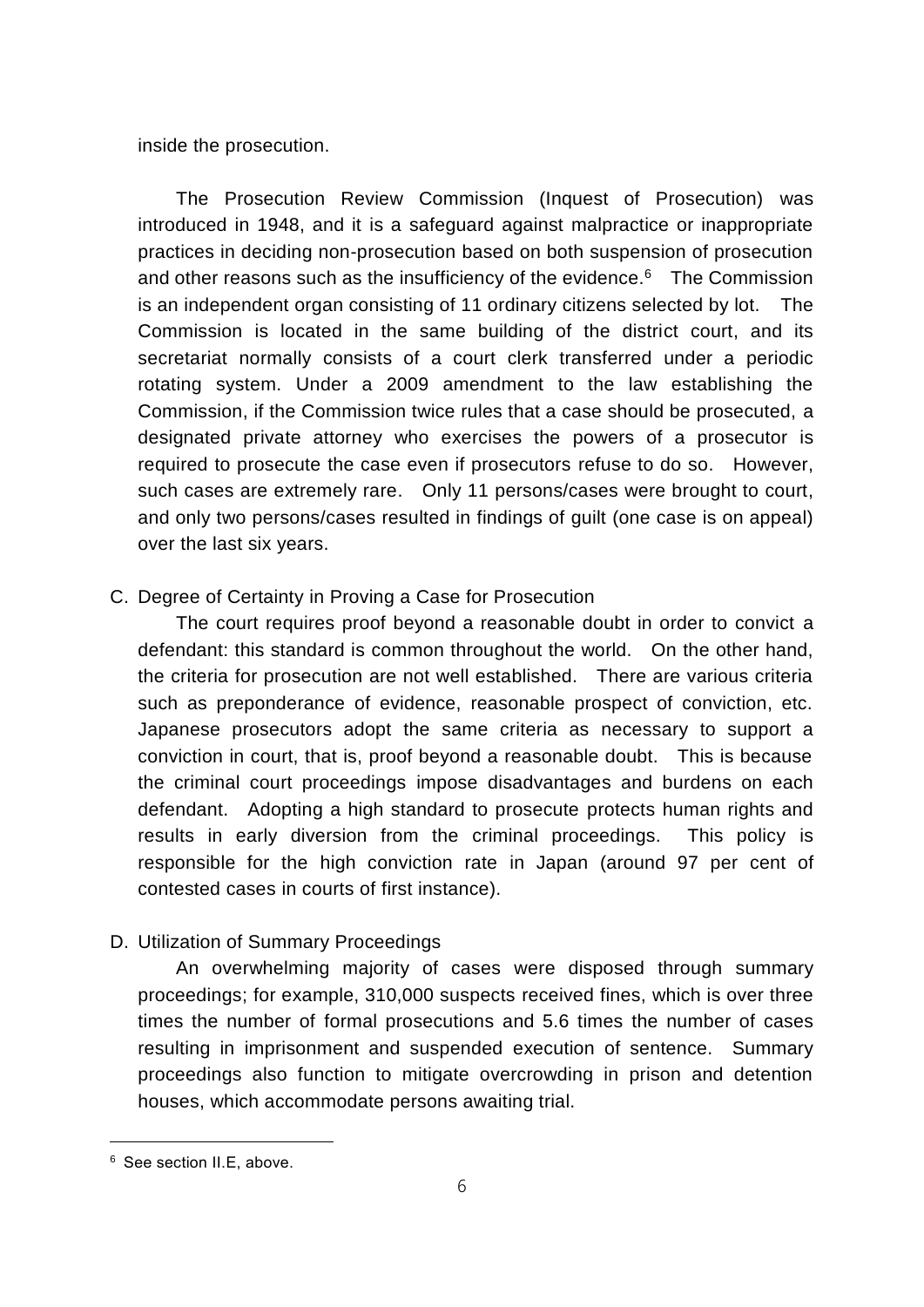#### E. Investigative Authority of Prosecutors

In order for prosecutors to identify suspects who deserve criminal punishment and to decide whether the suspect should be tried in the open court, referred to summary proceedings, or should not be prosecuted, prosecutors need to conduct investigations and interviews of the victims, witnesses and concerned persons close to a suspect.

### **V. CURRENT SITUATION OF PRISONS IN JAPAN**

After realizing the thorough screening system and practices during the Japanese criminal procedure, you may presume that certain types of prisoners committed very serious offences, such as repeat drug offences, theft, organized crimes or street crimes committed by *Yakuza* (Japanese mafia), etc. Japanese institutional corrections face challenges in dealing with the following types of prisoners:

### A. *Yakuza*

The National Police Agency reported the population of *Yakuza* at around 80,000 (members and quasi members included), but its population decreased to 58,600 in 2013 (Appendix, slide No. 5). Whether the *Yakuza* population has actually decreased is doubtful because the recent strict policy against organized crime groups may not have counted them in the police survey. The percentage of *Yakuza* among all prisoners has decreased from nearly 30 per cent in 1992 to around 9 per cent in 2012. Slide No. 6 of the Appendix shows the population of *Yakuza* in the prisons compared to that in the society.

#### B. Drug Offenders

In Japan, methamphetamine (a stimulant drug) is prevalent, and it accounts for a majority of drug offences prosecuted, that is, for personal use or possession. Drug traffickers or dealers are difficult to detect and prosecute. One of the reasons is that investigators need to clear strict conditions for wiretapping and undercover operations. Investigators have to identify drug dealers based on the statements of drug users, which entails problems of their credibility. Almost all drug users prosecuted for the first time receive suspended execution of sentence, so that those who were sentenced to imprisonment without the suspension are repeat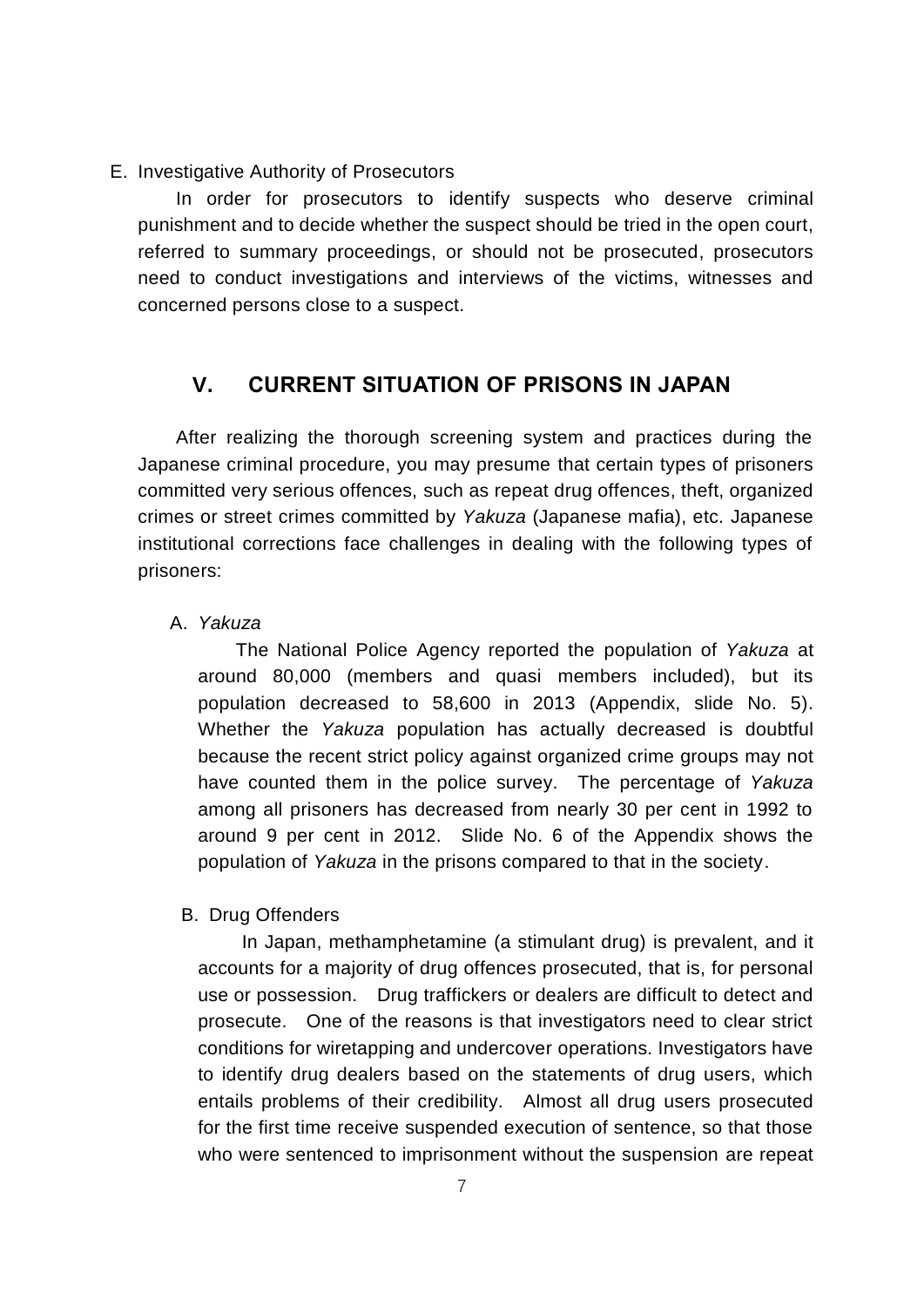drug offenders. Over 25 per cent of prisoners newly sent to the prisons are drug-related offenders (Appendix, slide No. 7). Some of them are members or quasi-members of organized crime groups.

#### C. Repeat Offenders (Recidivists)

As a result of the evaluation of suspects during the criminal investigation, repeat offenders tend to be prosecuted and sentenced to imprisonment without suspended execution of sentence. Slide No. 8 of the Appendix shows the percentage of repeat offenders sentenced to imprisonment among those newly received by the prisons. In 2013, 58.9 per cent of all prisoners were ex-prisoners (43.3 per cent of female prisoners).

#### D. Female Prisoners

Crimes committed by Japanese women peaked in number in 2005 and have since been on the decline. Offences by girls under 20 have decreased sharply since the beginning of the 21st century. On the other hand, offences by elderly women are increasing (Appendix, slide No. 9). However, about two-thirds of the crime committed by women involves shoplifting at large scale shopping centers or convenience stores. The value of the goods shoplifted is not so high, but they are prosecuted and sentenced to imprisonment because of repeating the same crimes.

#### E. Elderly Prisoners

"Elderly prisoners" are those over 64 years old. As seen in slide No. 10 of the Appendix, the number of elderly prisoners has been increasing, and in 2013, it became five times that of 1994. Japanese society has been facing a phenomenon, that is, an aging population. This same phenomenon is found in the prisons. There are no direct or clear causes for ageing in the prisons. Theft accounts for a large portion compared to other crimes. One reason may be the insufficiency of social welfare. Another possible reason, although nobody mentions it, is the amendment of the Penal Code in 2006 that made theft punishable by fine of not more than 500,000 yen. Before the amendment, theft was only punishable by imprisonment of up to ten years. Prosecutors dropped simple theft cases such as shoplifting because of the small amount and low value of the goods, even in cases where suspects repeated shoplifting. However, after the amendments, if a suspect was